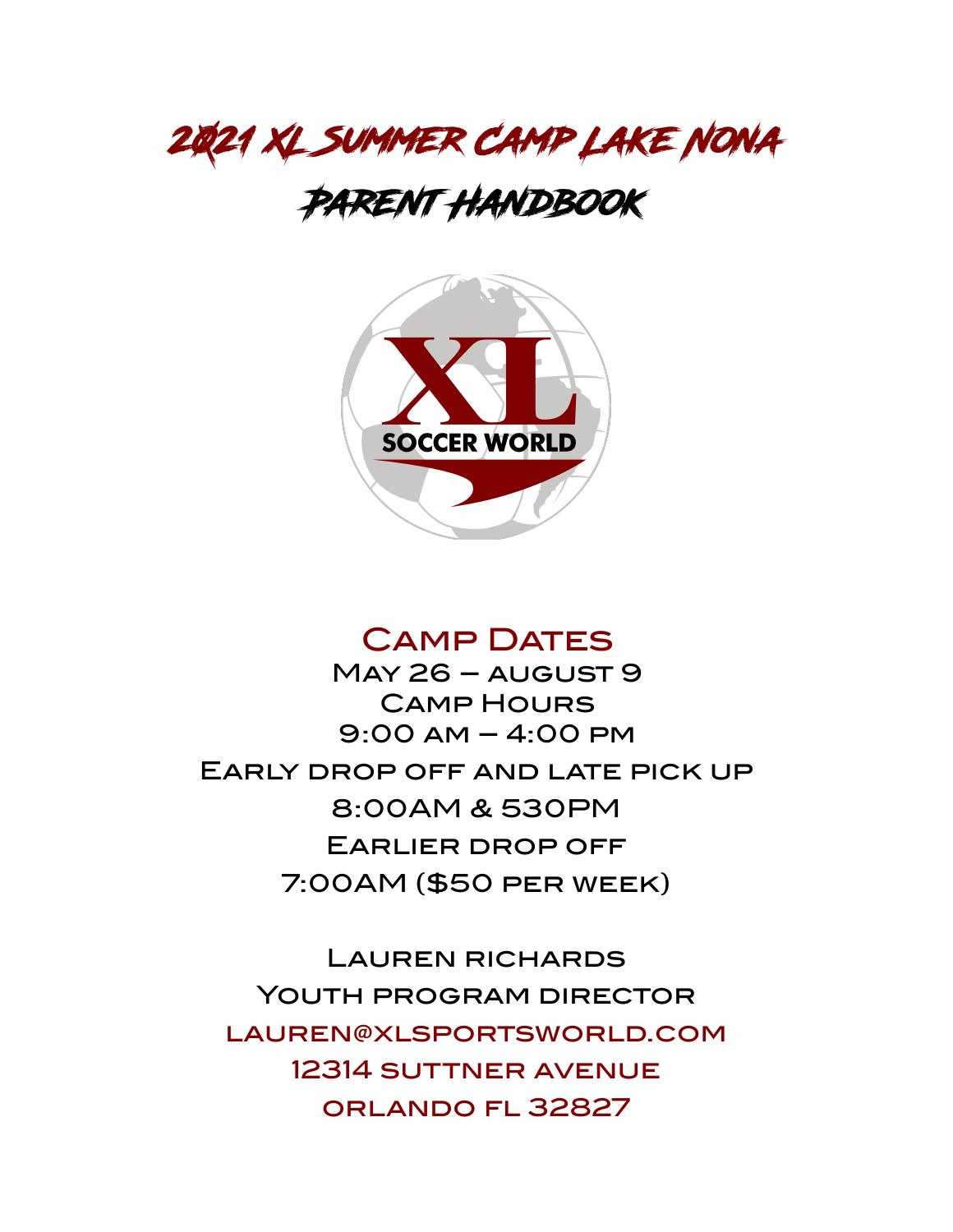## WELCOME TO 2021 XL SUMMER CAMPS!!!!

Dear Camp Parents,

We want to take this opportunity to welcome you to our Summer Camp programs and thank you for entrusting your child's care with us this summer. We assure you that we will make every effort to make this a positive experience for both you and your child. We at XL Summer Camps want our campers and counselors to be part of a safe, happy, and fun environment that shares a common set of core values. These core values are interwoven into camper and counselor relationships as well as our daily activities and decision making, in hopes of instilling a lifelong code of positivity, respect, kindness, and acceptance.

This summer marks the inaugural season for our summer Adventure camp. We have worked diligently to create and enhance our current Summer Camp programs, and with the new adventure, Multi sport option, we have many new and exciting plans for our campers! Our goal is to provide the safest possible environment for your child and the most fun summer!

The 2021 Camp Parent Handbook contains all the information about our summer camp programs. Please review it carefully as it will answer many of your questions and help you to beter understand our program and our camp policies. Please remember that these policies are in place for a reason. **Our main goal is to keep all campers SAFE & HAVING FUN**. We also encourage you to go over these policies with your child to ensure your child's camp experience is a positive one. Returning camp parents should also review this information, as many changes and additions have been made from previous years. I know it contains a lot of information but trust me it will make your camp experience more enjoyable if you and your child understand all our policies and procedures ahead of time. As much as we like to please every parent & camper, we have a large camp, and all our policies are based on the safety and welfare of all our campers.

You can expect to receive a pre-camp email by **MAY 12, 2021** with any final information about our camp program along with a copy of our "Meet the Staff" guide to introduce you to our incredible staff. Please do not hesitate to contact me with any questions or concerns that you may have.

Sincerely,

Lauren Richards

Youth Program Director Lauren@xlsportsworld.com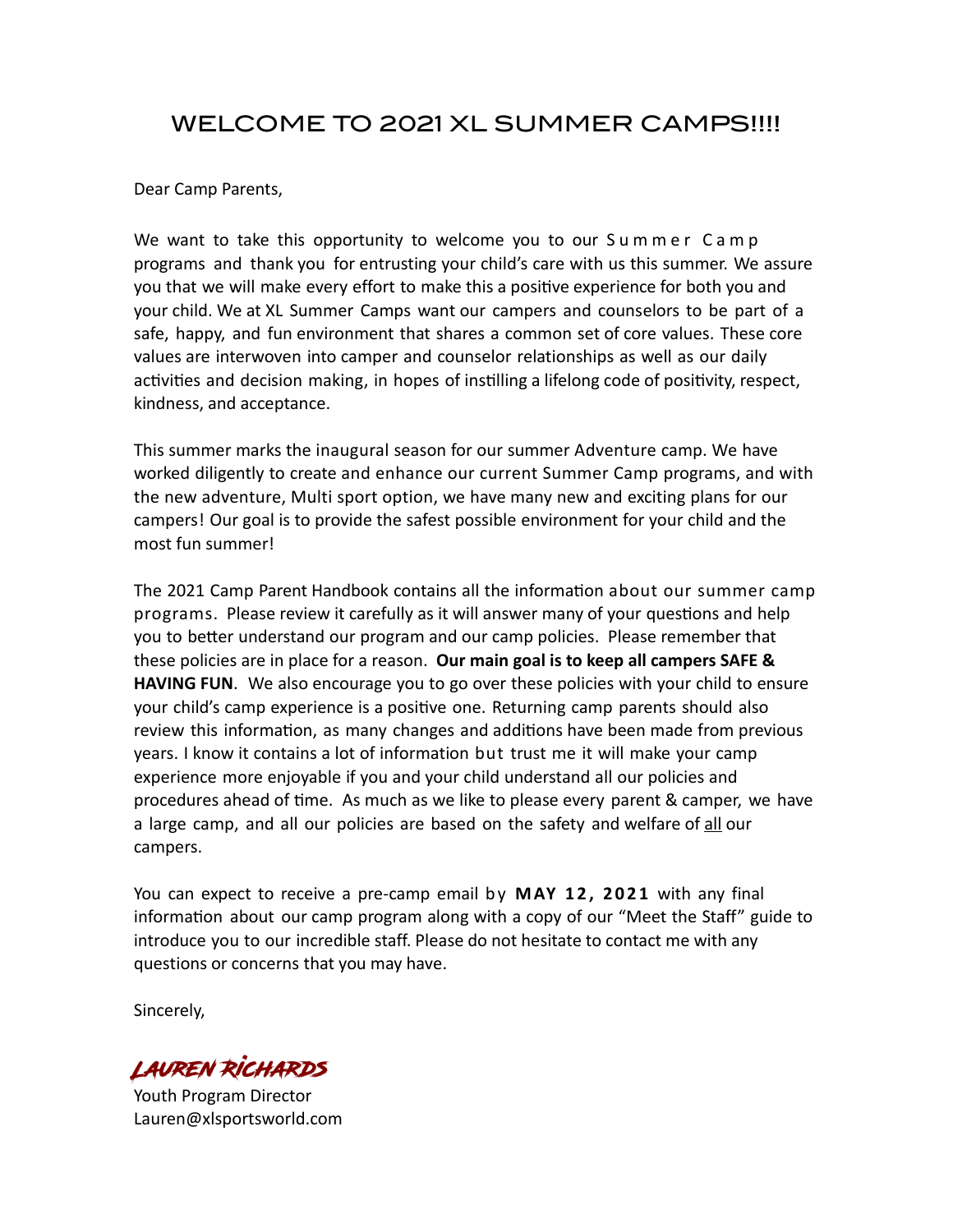

|                    | OPEN HOUSE @ XL LAKE NONA<br>We will be open and showcasing all our programs within the facility, as well as<br>having camp staff on hand to answer questions and go through any<br>paperwork. Expect bounce houses, program interaction, pizza and more! |
|--------------------|-----------------------------------------------------------------------------------------------------------------------------------------------------------------------------------------------------------------------------------------------------------|
| <b>MAY 2 2021</b>  | <b>PARENT ORIENTATION @630PM</b><br>This is an opportunity to parents to come and meet our camp staff, and get a<br>feel for the program. Staff will be on hand to answer any and all questions.                                                          |
| <b>MAY 2 2021</b>  | <b>CAMPER ORIENTATION @630PM</b><br>All campers whop are attending this Summer, will have an opportunity to get<br>familiar with our facility and meet our staff.                                                                                         |
| <b>MAY 26 2021</b> | <b>XL SUMMER CAMP BEGINS!!</b>                                                                                                                                                                                                                            |

\*\*\*\*Payment is due a maximum of 2 weeks prior to all field trips, and enrichment programs. You will be contacted by email if any of the dates or trips you selected are no longer available when your enrollment is processed. If payment is not received 2 weeks prior to the trip, the camper will be dropped and unable to attend.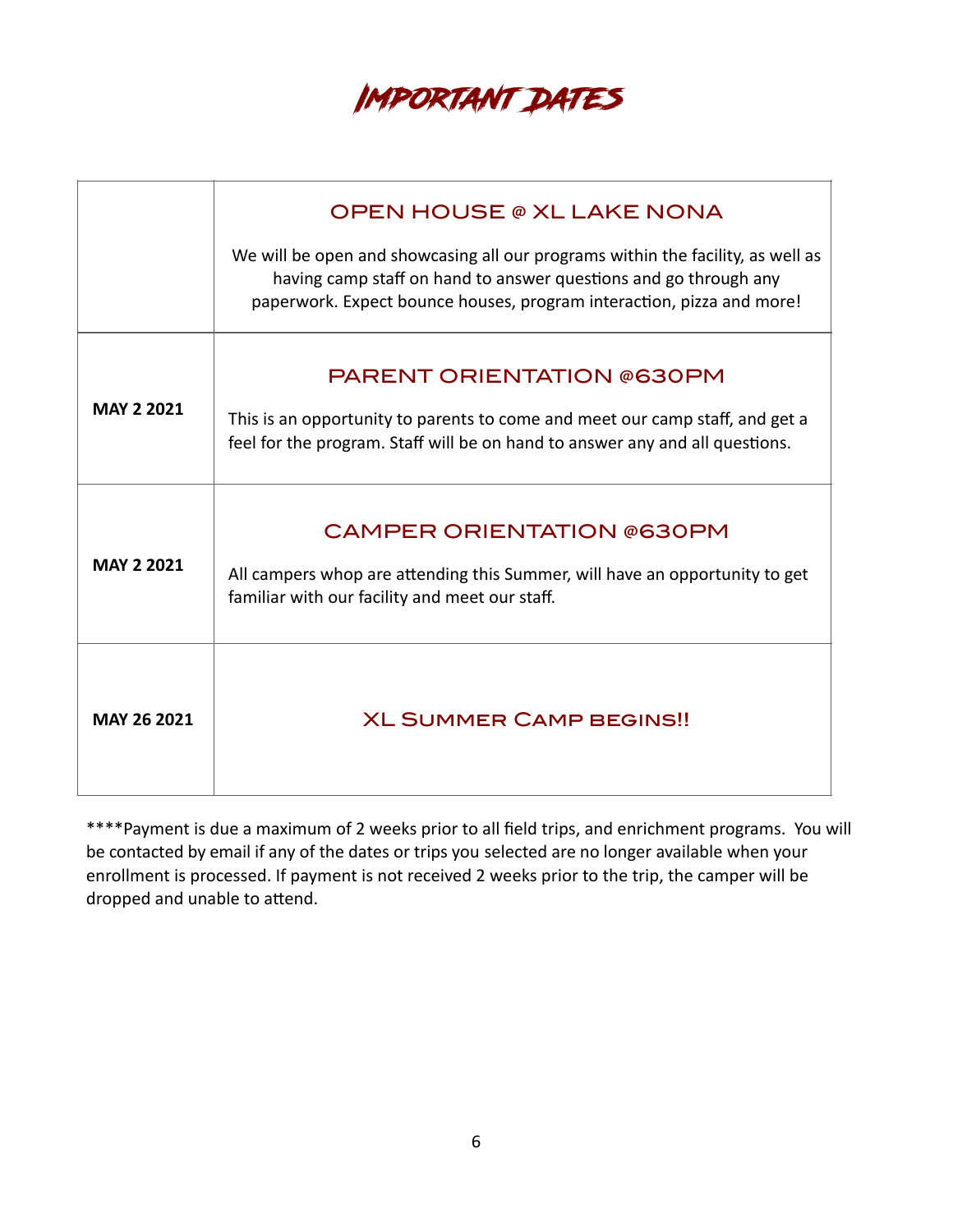

Once you have completed your camp registration you will receive the following Camp Enrollment Forms: Enrollment Contract (2 pages) Health and Wellness (2 pages) Authorization for Child Release Behavior Management Policy

All forms must be completed prior to your child attending our summer camp. A copy of your child's immunization record and a current photo must be included. Enrollment Forms are also available on our website. Forms can be dropped off, mailed, or emailed to Lauren@xlsportsworld.com.

Camp registration holds a place for you in the camp, however until you submit your Enrollment Contract, we cannot hold camp days. Once you submit your Enrollment Contract, we will hold those dates for you and your schedule is set. You are responsible for all dates selected on your Enrollment Contract. All camp forms must be submitted prior to attending the camp.

#### Contact Information

Camp Phone #: 407-863-3101 Camp Email: [lauren@xlsportsworld.com](mailto:lauren@xlsportsworld.com) Website: [WWW.XLNONA.COM](http://WWW.XLNONA.COM) Federal Tax ID: 82-1284795

#### Camp Hours

XL Summer Camp hours are 9:00 am – 4:00 pm. Extended care is provided from 8:00 am – 9:00am and 4:00 pm – 5:30 pm at **no additional cost.** All campers must be picked up by 5:30 pm. Our camp staff is only here Monday through Friday during the hours of 7:00 am – 6:00 pm. Campers that are picked up after 5:30 pm will be charged a late fee (See Check Out on Page 16).

#### Camp Office Business Hours:

9:00 am – 4:30 pm

Monday - Friday

If you have questions about your camp schedule, payments, or your camp account, please call the camp office during business hours. You can also email the camp office: lauren@xlsportsworld.com. Please leave a voicemail or email the Camp Director and we will get back to you the next business day.

#### Questions/Concerns

During the summer, if you have any questions or concerns regarding your child's camp experience, the Camp Director, Lauren Richards, is available during the day and can be reached in person, by phone or email. You may also speak to one of our Assistant Directors when dropping off or picking up your child. If you have an urgent matter during the camp day, please ask to have the Camp Director notified immediately.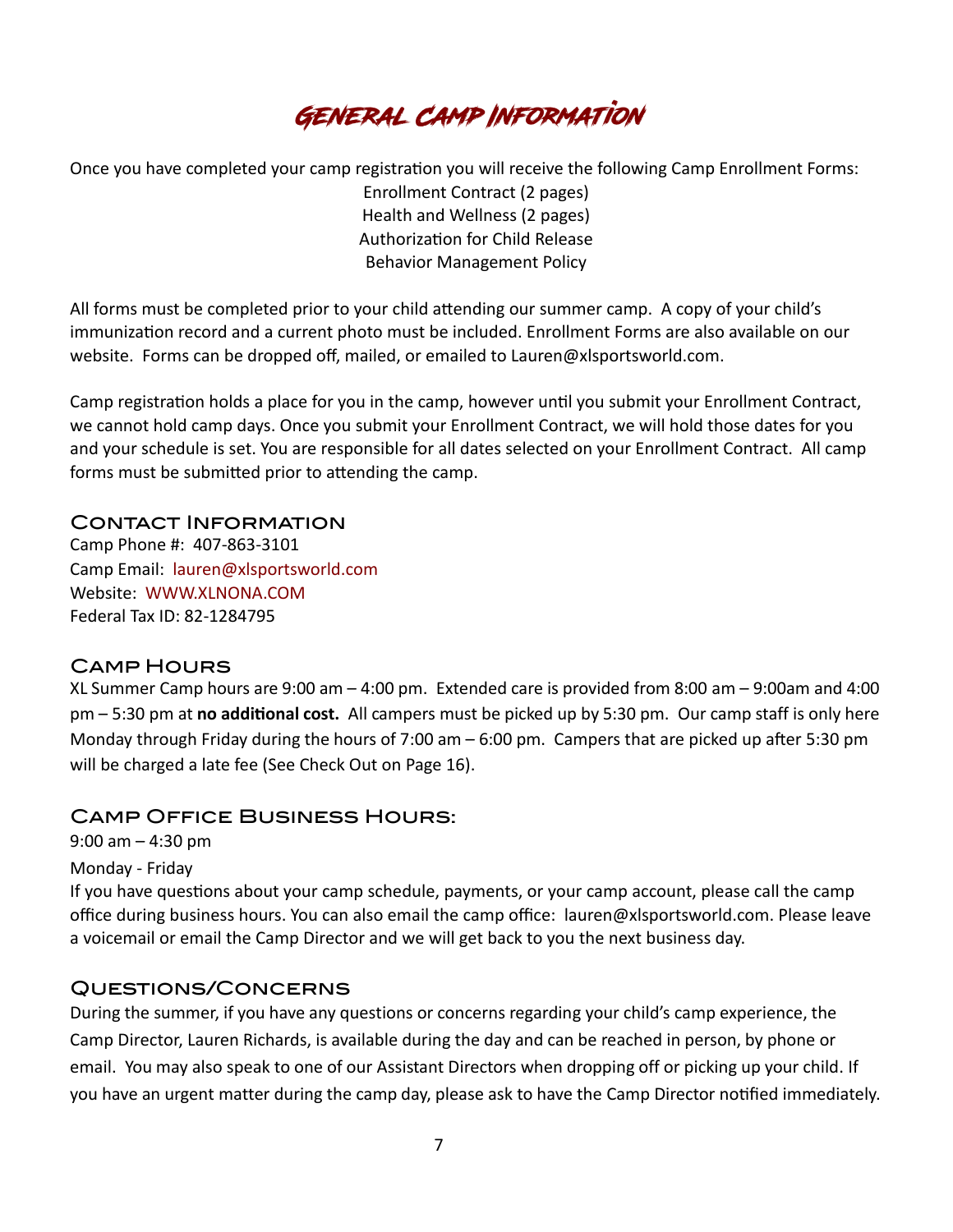## Camp Staff

Our summer 2021 staff will include over counselors consisting of professional educators (many of whom hold advanced degrees), current high school and middle school coaches, graduate students, and undergraduate students. All staf members are certfied in CPR for the Professional Rescuer, go through an extensive orientation, and have background checks completed by the State of FL.

Under the direction of the Camp Director, Lauren Richards, there are several Assistant Directors. Our Director and Assistant Directors have conducted Summer camps and programming for many years, some since college.

All our staff members love working at the camp. All our camp families will receive a "Meet the Staff" booklet before camp starts with pictures and information about our staff. This will be available on our website by May 2021.

Because this is a summer camp and the campers are on vacation from school, each counselor ensures that all our campers have the best time possible at summer camp, engaging their special interests, and helping them to foster new friendships.

| Grade                 | Ratio | <b>Ratio/Field Trip</b> | <b>Ratio/Water Trip</b> |
|-----------------------|-------|-------------------------|-------------------------|
| PK/K                  | 6:1   | 5:1                     | 4:1                     |
| $1 - 8$ <sup>TH</sup> | 10:1  | 9:1                     | 8:1                     |

## Camper to Counselor Ratios

## Camp Groups

- Campers are placed in separate groups according to the grade level they have completed during the 2020-2021 school year. Campers that have just completed Pre-1st will be placed with the Kindergarten group. If you feel that your child would feel more comfortable with the 1<sup>st</sup> grade group, please contact the Camp Director.
- **All other campers are placed in the grade they just completed, not the grade they will be entering in September 2021.** When filling out your camp paperwork, please make sure you fill in the correct grade.
- Children in different grades cannot be placed in the same groups.
- Each camp grade will have several Head Counselors who will be with them throughout the summer. These are the counselors with the most experience.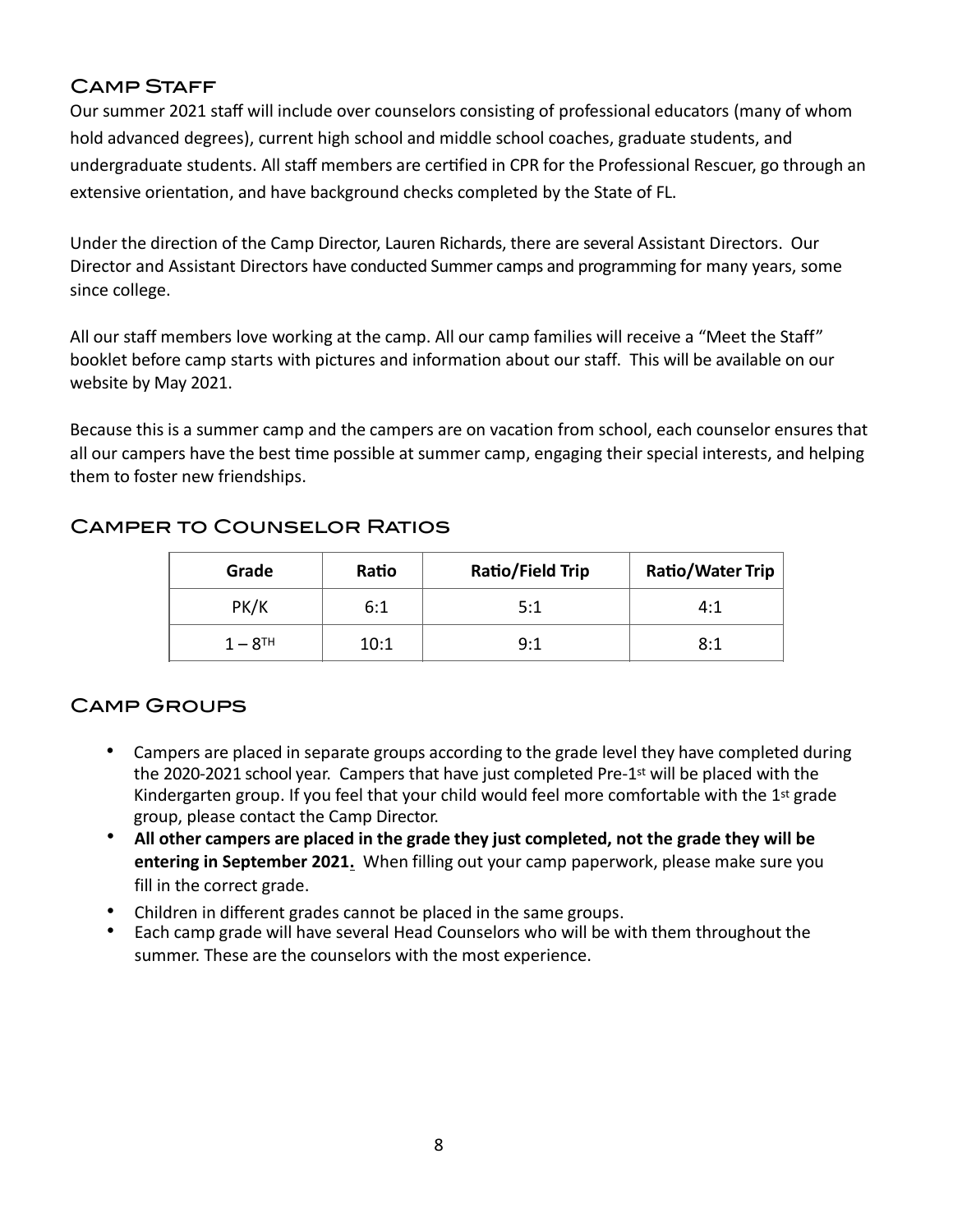Daily Operations

#### Tutor Time

From 8:00 am – 8:45 am Monday through Thursday, we have an area designated for Tutor Time. If you would like your child to have supervision while working on their schoolwork or spend that tme reading, notify our staff during check in. You must send in all materials with your child. **Please note that this is not private tutoring or individual instruction.** The ratio of staff to camper will be 10:1. If we have a staff member that is absent, we will not have tutor time that day in order to ensure we are properly staffed on all surfaces.

#### Camp Roll Call

We conduct four camp wide Roll Calls (9:00, 1:15, 2:50, and 4:15) every day to ensure the campers' safety. In addition, each grade takes roll before and after each period, every time they leave or arrive at a new surface or activity, and before and after lunch.

#### Before Care

Campers who arrive before 8:00 am will remain in the front area of our facility. At 8:00 am, all campers will be separated by grade level and are on different surfaces until 8:45 am.

#### Daily Schedule

Each day at XL Summer Camp begins at 9:00 with a camp wide roll call. All the campers gather to take roll call and have our morning meeting with the entire camp. We use this time to get our campers excited about their day, go over important announcements, announce campers' birthdays, tell jokes, and listen to fun music as we prepare the campers for their day. At this time Allergy Bands are put on campers with Food Allergies. Once this is completed, campers who are attending field trips, and enrichment programs are sent to their activity. All other campers begin their day by going to their first activity. Each grade has a schedule that changes daily and consists of 45-minute periods. Every period, each grade goes to a different surface and participates in a different activity. Activities include sports, friendly competitions, Pictionary, Human Knot, Steal the Bacon, Waffle Ball, Kickball, Bingo, Scooter, Knockout, Hula Hoop Relay, Frisbee tag and hundreds of other games and activities. Our staff introduces new games daily to keep the campers interested and challenged.

## **ELECTIVES**

Campers in  $1st - 8$ th grade have the option of choosing their activities during our two elective periods offered Monday through Thursday. During these periods, campers can choose which activities they would like to participate in. During morning Roll Call, campers will be asked to select from a variety of activities that are offered to their grade that day. Arts and crafts are offered Monday through Thursday during both elective periods, along with "Backyard Games" and group activities. Many other activities are offered that include nutrition, Zumba, and Yoga. The options change every day to give our campers a chance to try new activities.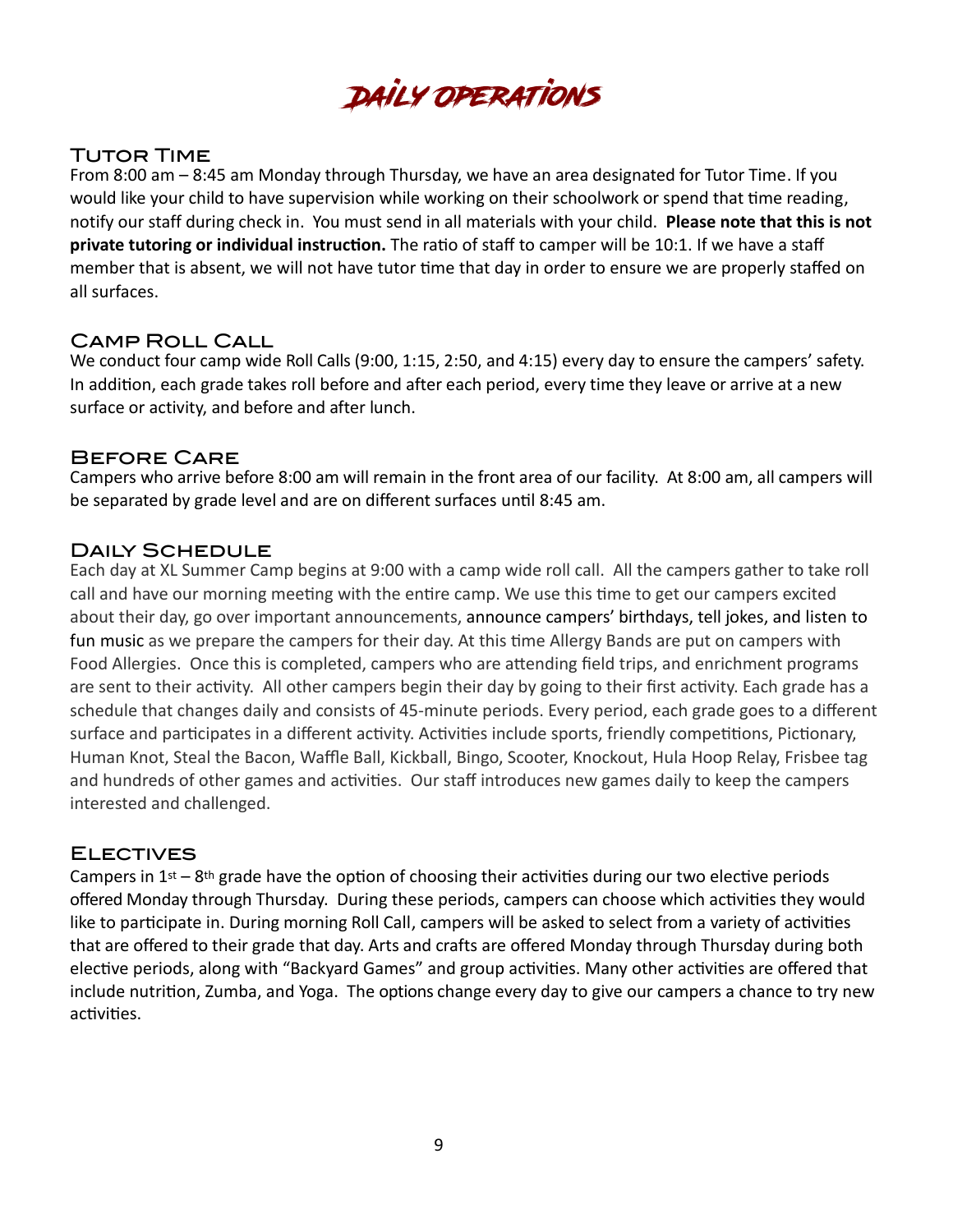#### Lunch/Snack

| Grade                      | <b>Lunch Time</b> | <b>Snack time</b>       |
|----------------------------|-------------------|-------------------------|
| PK/K/1                     | 11:00             | $2:00$ (1st grade 3:00) |
| 2/3/4                      | 11:45             | 3:00                    |
| 5/6/7/8                    | 12:30             | 3:00                    |
| <b>Enrichment Programs</b> | 12:30             | 3:00                    |

- Lunch not included in our summer camp program. Options to purchase as add-ons are available and available on the camp page on the website by clicking **[HERE](https://www.xlnona.com/sportscamps)**
- Water is always available to campers throughout the day and they are encouraged to drink often.
- If your child does not purchase the lunch/snack options, you may send in a bagged lunch for them. These items may be kept in their camp bags or an insulated lunch bag.
- We do not have refrigeration available to the campers. If your child brings a bagged lunch, please make one that does not need to be refrigerated.
- If your child is still hungry after eatng breakfast and our prepared lunch and snack, then we suggest you send them with extra food in their camp bag. Some campers going through a growth spurt are extra hungry and with all the physical activity, they may need an additonal meal.

## Food Allergies

On the Health and Wellness form, we ask you to list any foods that your child is allergic to. We take these allergies very seriously. Campers with food allergies will be given a red wristband each morning at the first roll call. This band must be worn all day. **All campers with food allergies are seated at a separate table during lunch**. Please do not feel that your child will be sitting alone as we have many campers with food allergies. This is for the safety of your child. Our staf will monitor everything your child has to ensure optmum safety for each camper. If your child has a food allergy that requires an EpiPen, we request that you have one that we can keep on site for the duration of their camp weeks so that in the event of an emergency we have it on site and on field trips at all times. **If your child has a SEVERE allergy, please contact the Camp Director, directly, to discuss any special needs. If at any time during the summer anything changes with their allergy, we ask you to inform us in writing, of the change.** 

## Free Time

Every day from 1:35 – 2:50 pm campers in  $1<sup>st</sup>$  – 8<sup>th</sup> grade campers have Free Time. Our staff is stationed throughout the building and at all the exits. Campers are very closely monitored during this time.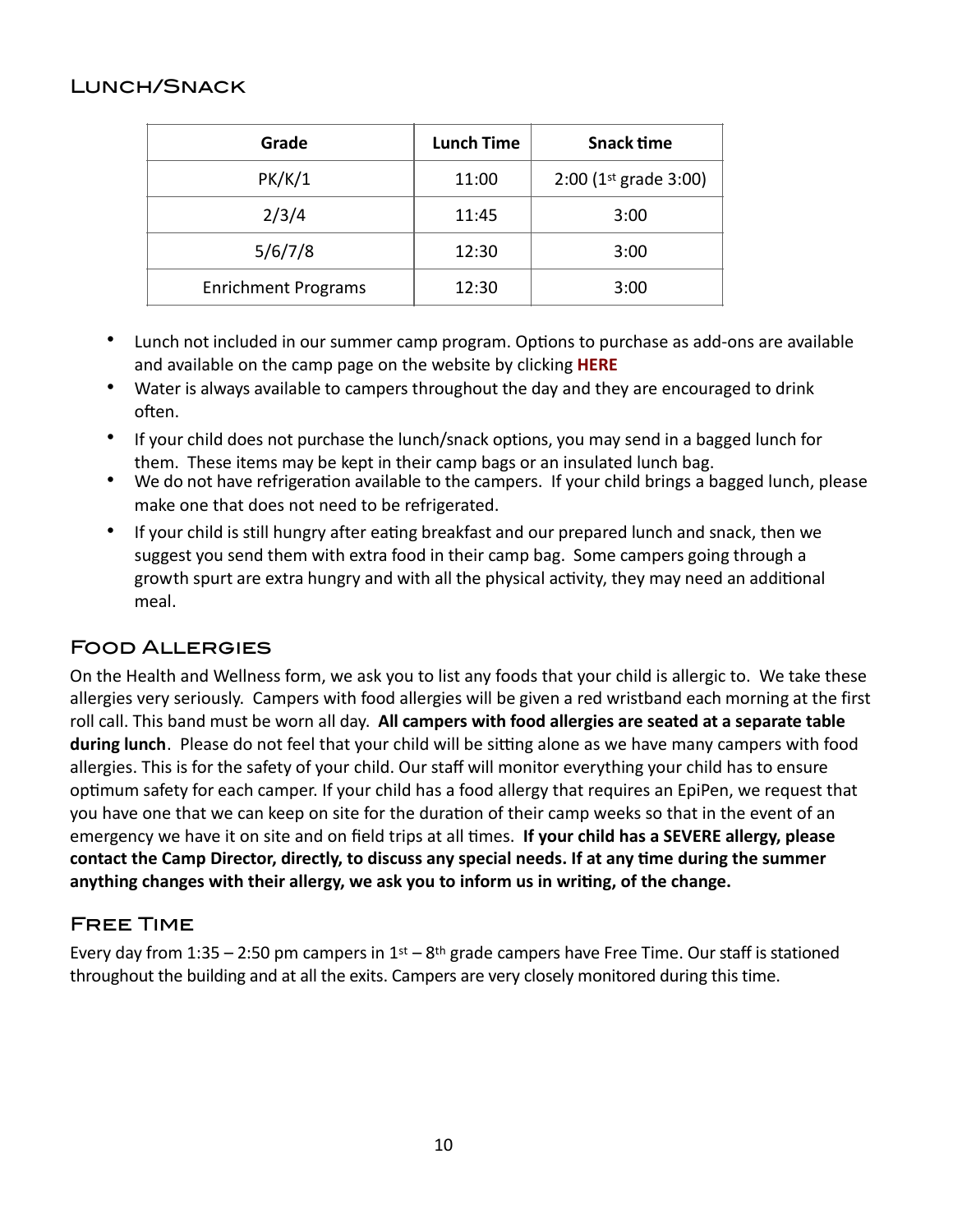## Spending Money

Your child is not required to bring in spending money; however, your child may wish to purchase food or snacks from our snack bar during Free Time. We encourage all parents/campers to hand in their spending/ snack money to the camp desk where it will always be monitored by our staff. Campers who keep money in their camp bags do so at their own risk. **Please note: the XL Summer Camp staff will not be responsible for any money not kept at the camp desk or money that is lost or stolen from a camper's bag.**

Envelopes will be available at the camp desk during check in to store camper's spending money. Please write your child's name and grade on the envelope. These envelopes will be kept at the camp desk and will be handed out after Roll Call at the beginning of Free Time. This is the only time during the camp day that the snack bar is available to the campers. Campers should return leftover money to the camp desk at the end of Free Time. Please instruct your child as to how you would like them to spend their money as it is very difficult for our staff to monitor what each camper is buying during free time.

## After Care

During the aftercare program from 4:00 – 5:30 pm campers will participate in our after-care program supervised by our staff. All campers must be picked up by 5:30 pm.

## Camp Special Days

Our Camp Calendar includes a description of all the Special Day activities and events we have planned for our summer camp program. Please encourage your campers to participate in these events. These activities are fun for both the campers and counselors and help to enrich our program.

## PK/K Program

PK and K make up our youngest camp groups. The PK group is for those campers who are 4 years old by **MAY 26, 2021** and have not yet attended Kindergarten. The K group is for campers who have just completed Kindergarten.

- PK & K campers will stay with their assigned group and counselors the entire day. They participate in all camp wide activities but are always under the supervision of their counselors.
- PK & K campers are in separate groups. Occasionally, they are together for a special event.
- PK & K campers store their belongings in separate bins at the front desk.
- PK & K campers have story time every day along with a rest period. They are not required to nap but do need time to relax.
- PK & K groups have extra staff during lunch and snack to assist them.
- PK & K campers are **always** escorted to the bathroom by a staff member. Our staff will remain outside the bathroom area with them.
- **To attend camp, your child MUST BE COMPLETELY POTTY TRAINED**; however, in the event of an "**occasional"** accident, we will assist them in cleaning up and changing their clothes. **ALL PK & K campers are required to have a change of clothes in their camp bag.** If your child has an accident and does not have a change of clothes in their bag, they will have to wait in the Triage Room until you bring fresh clothing.
- **Please put your child's name on EVERYTHING!**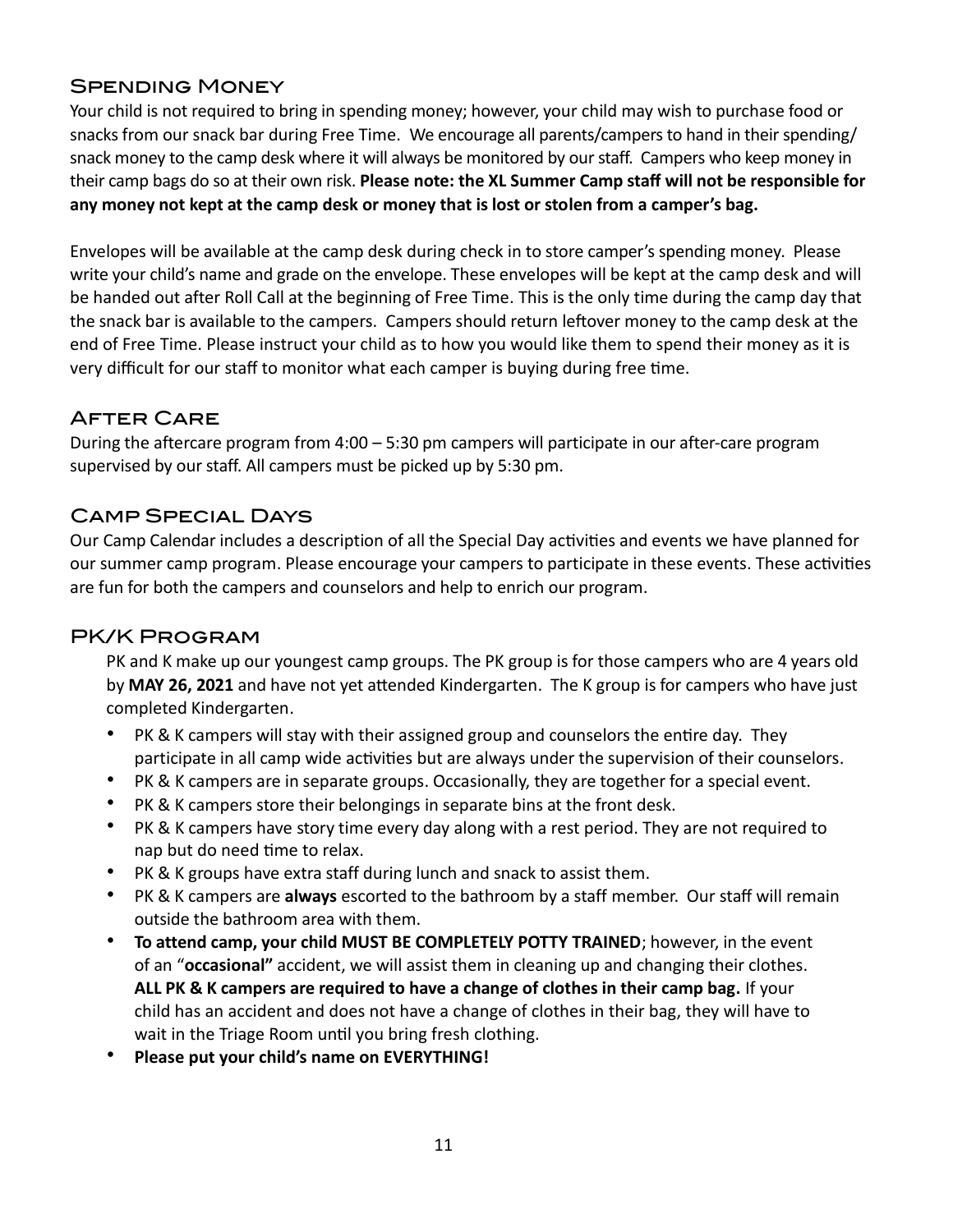## PK/K Curriculum Monday - Thursday

We realize the importance of creating a connected and caring camp community that makes a difference in the lives of our young campers. This is the reason we have designed a program for our PK and K campers. The program focuses on each camper's integrated experiences. Each camp week is assigned an overall theme and each day we have planned fun and interestng topics to support that week's theme. Monday through Thursday each week, campers will spend time learning about the weekly theme. It is our hope that your children will become immersed in our weekly themes and daily topics using movies, stories and discussion, art projects, dancing, and playing.

## 5 Things We Did Today!

At check out each day all PK/K campers will receive a printout of "5 Things We Did Today"!! This is a summary of what your PK/K camper did at camp each day so you can talk to your child about their day and the activities that they participated in.

## Field Trips

Ratio of camper- to-staff on all non-swim field trips:  $PK/K - 5:1 \quad 1^{st} - 8^{th}$  Grade 9:1

A list of field trips is in your Enrollment Forms that includes pricing information. Itineraries are located on our website and include departing time, returning time and other important information. Field trips are an additional activity and require an additional fee. The fee includes our cost for the bus and extra staffing needed to ensure that all campers are safe and having fun. Typically 50 – 65 % of campers attend the field trips. Campers who do not attend the field trips will stay at the facility and enjoy the scheduled activities for that day.

## Field Trip Policies

- We cannot, under any circumstances, add campers to the trips the day of the trip.
- Campers attending feld trips must arrive at camp by 9:00 am. No Exceptions!!!
- Campers who arrive after 9:00 am will not be permitted to attend the trip and will not be refunded.
- You may sign up for trips by using the Schedule Addition Form, which is available on our website and at the camp desk. Additions are approved based on availability.
- Schedule additions must be submited by Wednesday by 9:00 am for the following week's trips.
- Field trips must be paid in full **NO LATER THAN 2 WEEKS PRIOR TO THE TRIP**. You can pay by check, cash, or we will automatically run your credit card on the deadline for all trips you have selected.
- There are no refunds, credits, cancellations, or substitutions for field trips.
- Parents are not permitted to attend field trips with our camp. Our policy is for the safety of your child, as well as the other campers

## VERY IMPORTANT – PLEASE READ

It is a huge undertaking preparing our campers for field trips. Campers that are not checked in by 9:00 am will not be permitted to attend the field trip that day. No Exceptions!! We understand that this can be upsetting for you and your child and it is also very diffcult for us to have to turn a child away from a trip. However, the safety of EVERY camper is always our main priority. Please leave early to ensure that you arrive on time when your child is attending a trip, as we know that traffic can be unpredictable. Always make sure that you check your child's schedule before they come to camp so that they are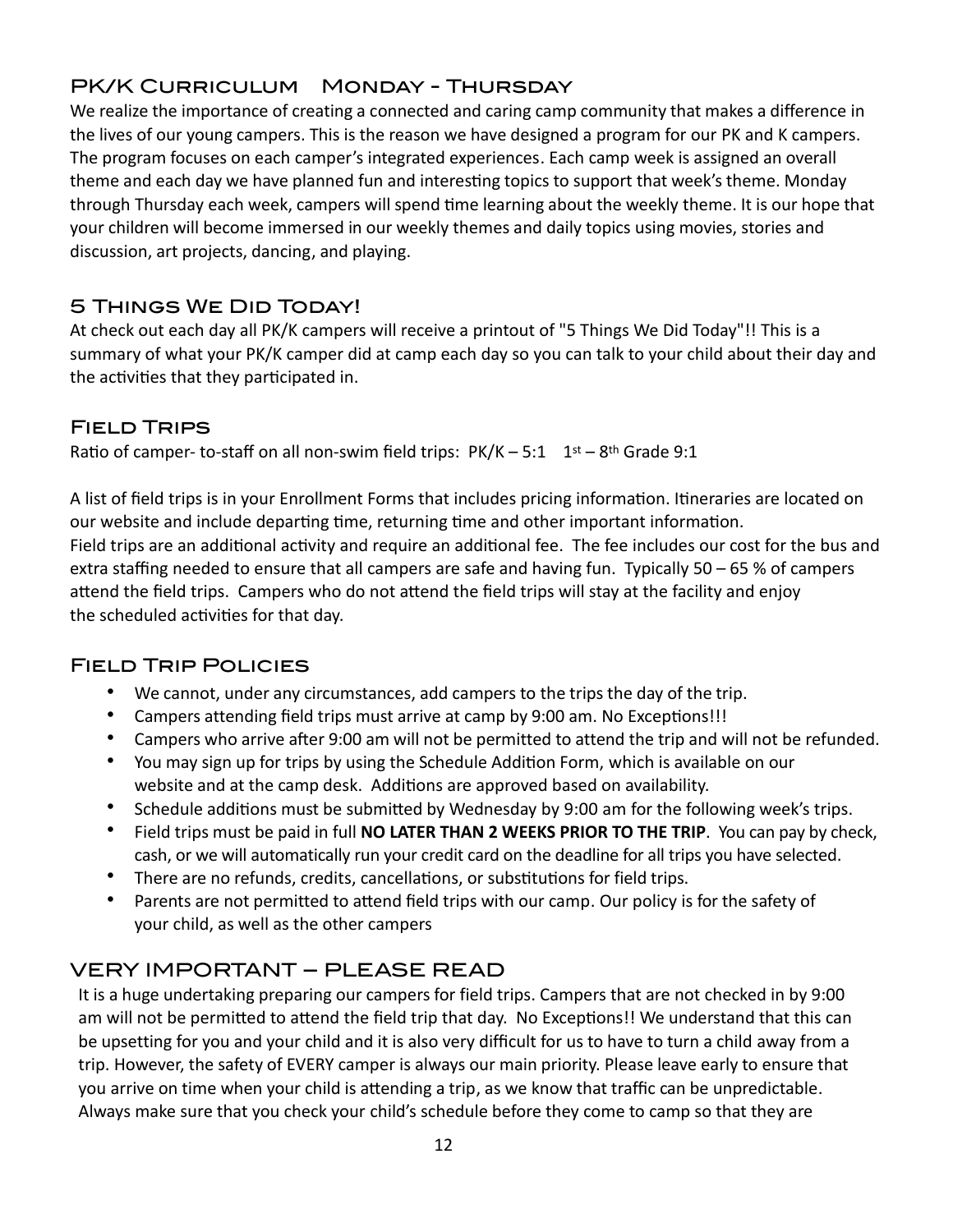prepared to go on the trip. We appreciate your cooperation and understanding on this policy.

## What should campers bring on a field trip?

- We always bring water for the campers on all field trips.
- Campers must wear their camp T-shirt on all field trips.
- Campers must have a bag with their name and grade on it to help them keep track of their belongings.
- Glass Bottles are not permitted on any field trips.

## Cancel/Add Field Trips

If you do not want your child to attend a feld trip that they are scheduled to attend, you must fill out a Field Trip Cancellaton form. You can cancel until 9:00 am on the day of the trip. After 9:00 am our trip list is set, and we are unable to make any changes. If we do not have a signed form from the camper's parents/guardian by 9:00 am, they will have to attend the trip. **Please note that you will not be credited or refunded if you decide to remove your child from a field trip for any reason.**

If you would like to add a field trip to your child's schedule, please contact Lauren at Lauren@xlsportsworld.com

## Cancellation of Field Trips due to weather

Occasionally, we will cancel a field trip if we believe that the weather is unsafe. We will make the decision by 9:00 am and will send out an email notifcation. If for any reason we decide to cancel a field trip, the cost of the trip will be credited to your account. Please keep this in mind if you are writing a check for that following week. You will receive an e-mail telling you when the credit will be issued. We will not remove a camp day from your Enrollment Contract due to a cancelled field trip. If a trip is cancelled due to weather and we have previously purchased tickets, we will issue you the ticket. We cannot issue refunds on tickets that we have purchased.

## CAMP POLICIES AND PROCEDURES

## Camp Rates:

- **\$290.00 Full day / Full Week**
- **\$190.00 Half Day / Full Week**
- **\$80 Individual days**

## Enrollment Contract

The Enrollment Contract is the form in the packet that you use to set your child's summer camp schedule. To set your schedule, put an X in the box to mark each field trip, and enrichment activity you want them to attend. Prices for the additional activities are in the Enrollment Forms and on our website. Once you have submitted your Enrollment Contract you cannot remove any days. You can reschedule days based on availability.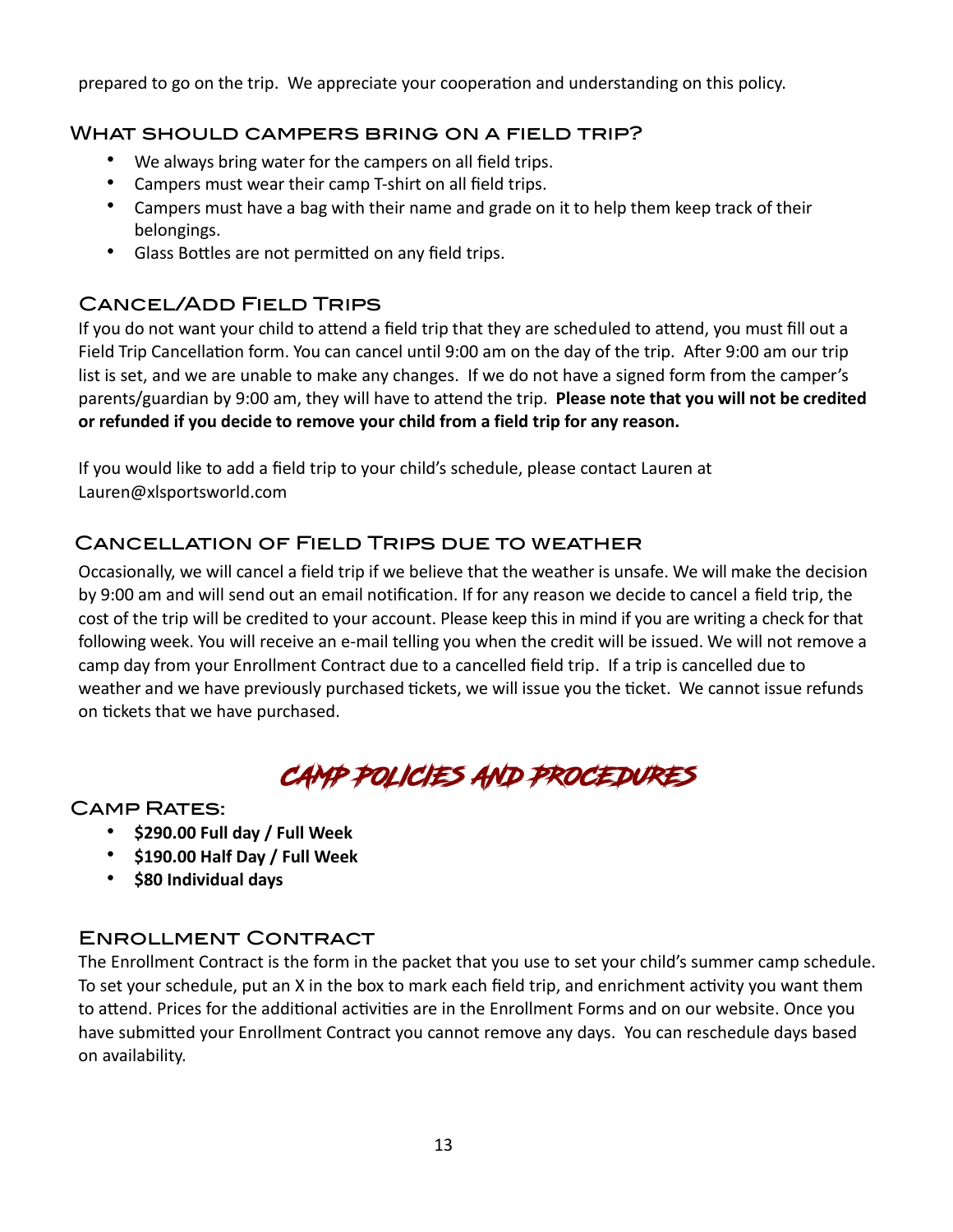## Changing/Adding Days

Once you have submitted your Enrollment Contract, your schedule will be set for the summer and there can be no cancellatons of any days/weeks selected. You are responsible for all days you have selected on your Enrollment Contract. However, we understand that situations may arise that warrant a change in your schedule. For these situations, we will make every effort to accommodate these changes based on availability. Please note that while we may be able to substitute days on your schedule, we cannot deduct from the number of days you originally selected for any reason. You are required to pay for all days that you have chosen on the enrollment contract.

## To Add/Change Camp Days:

- Please email Lauren@xlsportsworld.com
- Schedule Change Requests must be submitted by 9:00 am on Wednesday for the following week. No exceptions!
- This request must be approved by the Camp director. You will receive an email confirming that the request has been approved/not approved based on availability as soon as it has been processed.

## **ABSENCE POLICY**

It is not necessary to notify us if your child will be absent from camp. Please be aware that if your child is absent from camp for any reason, there are no opportunities to make that time up. There are no refunds, credits, or substitutions for missed days due to illness, injury, or family activities.

## **PAYMENTS**

- Payments are due each Wednesday by 9:00 am for the following weeks' scheduled camp days.
- Full payment guarantees the holding of camp dates. If you do not wish to leave a credit card on file, payment in full is required to hold your spot.
- Any cash or check payment received after 9:00 am on Wednesday will be credited to your next camp week.
- You can pay by cash or check each week. If we do not receive payment by 9:00 am, we will automatically run the credit card on file at 9:00 am on Wednesday for the following camp week. It is not necessary to call to make a payment unless you are paying with a different credit card than the one on file.
- Payment Forms/envelopes are located at the camp check in desk.
- If you prefer to pay in full or make payments in advance, you may do so at any time.
- We accept all major credit cards.
- A \$30 fee will be charged to your account for all returned checks.
- A \$25 late fee will be charged to your account if payment is not received on Wednesday by 9 am for the following week's camp tuition. This applies to credit card payments that are denied. If your credit card payment is denied you will be charged a late fee.
- Please put your child's name on your check, especially if it is different from yours.
- The parent who registers their child is responsible for all tuition payments. If you would like us to split payment between two parents, you are responsible for obtaining the credit card information.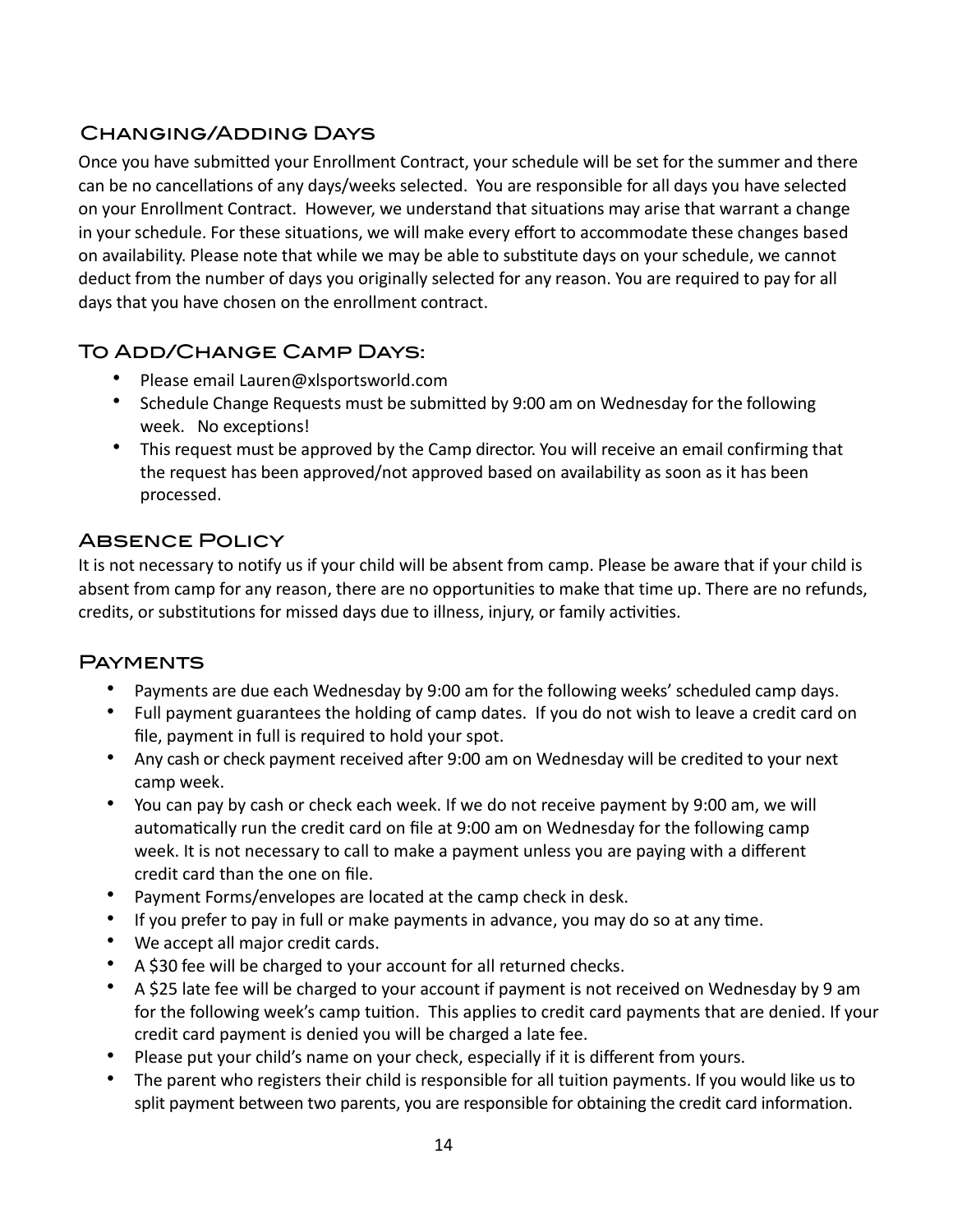If the other parent does not make their payment, the parent that enrolled is responsible for the balance.

- We will accept checks or credit card payments from another parent/party; however, it is the responsibility of the parent that registers their child to obtain this information.
- Call the camp office during business hours (9:00 am 4:30 pm) if you have questions regarding camp payments.

## Receipts/Statements

If you would like a receipt or statement of any/all monies paid please email the camp office [\(lauren@xlsportsworld.com\)](mailto:lauren@xlsportsworld.com). Receipts and statements are not available in the morning during drop off.

## Camp Check-In

The check-in/check-out process is extremely important as it is our way of tracking the campers that are attending camp that day**.** Although we do try to get campers checked in quickly, it does take a few minutes to greet and check in each child. Please allow extra time in the morning to allow us to carefully check in each camper and please be patient with our staff. Ask for a Director if you have questions about your child. There are always several Directors on duty to assist in answering questions.

## Check-In Policies:

- Parents and campers will not be permited to enter the building until 8:00 AM unless otherwise arranged.
- You must accompany your child into the building and check them in at the camp desk.
- Three tables are set up for check in: Table 1: PK 1st Table 2: 2nd 4th Table 3: 5th 8th
- If you have children in multiple grades, you will need to check each child in at their table.
- Your child will be asked their name, given a name tag and will tell us their lunch plans
- If your child is attending a field trip, the staff will ask to make sure that they have their lunch and if they do not, they will put them on the list for a purchased lunch and your credit card will be charged \$5.00.
- You may leave spending money for your child for snacks in an envelope with the child's first and last name and grade on the front. All money will be stored at the camp desk and will be monitored by our staff. Please do not allow your child to keep their money in their bags or pockets, as it can get lost very easily. We are not responsible for any money that was not kept at the front desk.

## Camp Check-Out

When parents arrive to pick up their children they will be asked for their child's name and grade. They will then be asked to show their ID. Parents are not permitted to enter the camp area unless escorted by a staff member. Your child will then be called over the loudspeaker or by walkie talkie to get their belongings and come to the front. Please be patient as it may take a few minutes for them to get to the front.

Incident/Injury/Discipline Reports are handed to you at check-out. If you have questions about any report that you receive, please ask the check-out staff to page a Director to speak to you. There are many campers per day and every Director does not know every incident/injury/discipline that happened to each child firsthand. They will, however, be able to investigate the issue and get answers to all your questions.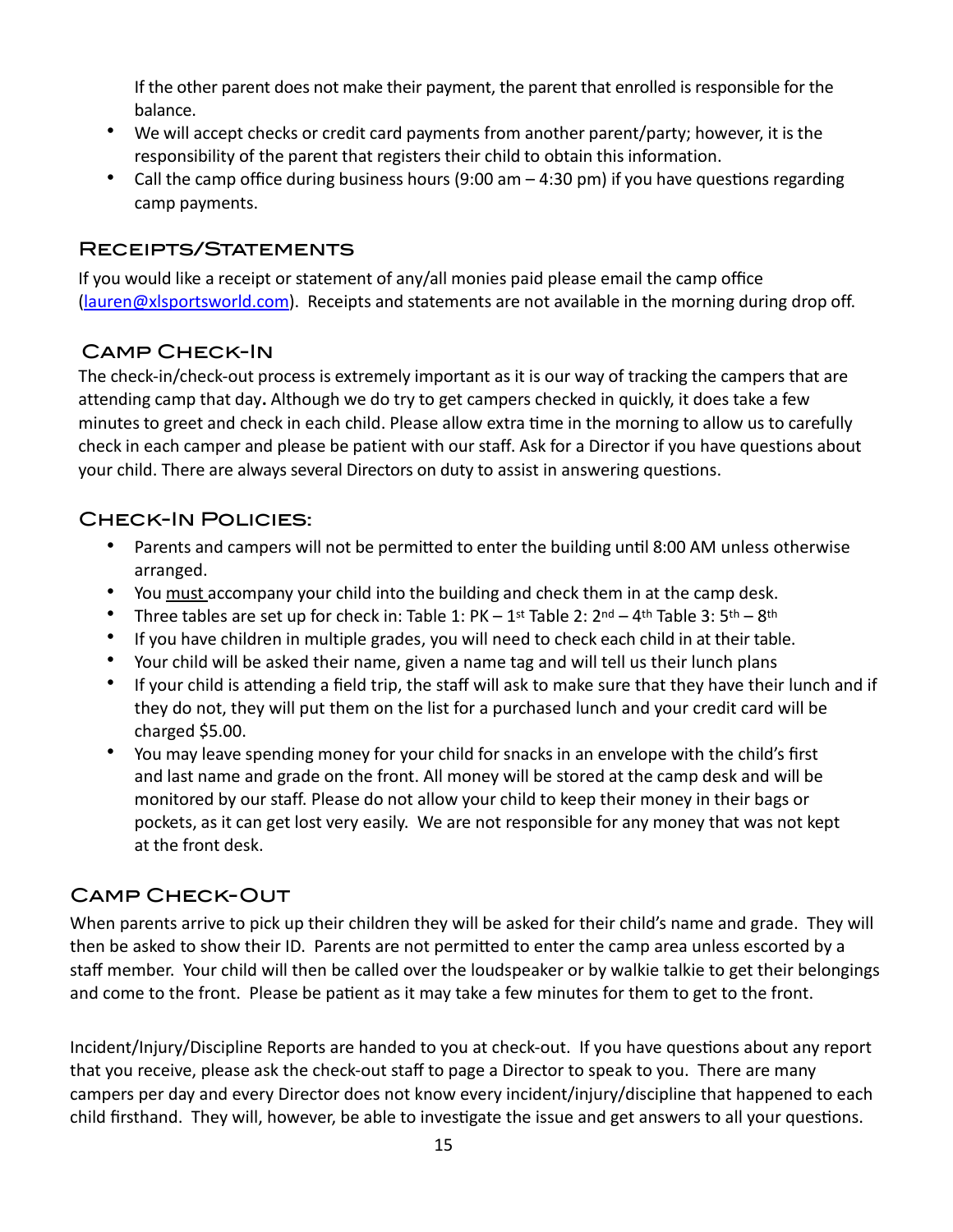## Check-Out Policies:

- Every camper is checked out at the camp desk.
- **I.D. Please!** When picking up your child from camp, you will be asked to show photo identification. Our check out staff does get to know the parents and you may not be asked for ID because they recognize you, but please bring it with you in case a new staff person is at the checkout desk. This is for the safety of your child.
- The only people who will be permitted to pick up your child besides the parents are those who are listed on your child's Authorization for Child Release form. No one will be permitted to pick up a child without identfication. THERE ARE NO EXCEPTIONS!
- To make changes to the Authorization for Child Release form, email **[lauren@xlsportsworld.com](mailto:lauren@xlsportsworld.com)**
- All campers must be picked up by 5:30 pm. If you are unable to pick up your child by 5:30pm please contact one of the authorized persons on your Authorization for Child Release Form to pick up your child. You will be charged a late fee of \$15 per camper for every 15-minute range in which you are late. For example, if you arrive between 5:31pm-6:00pm, you will be charged \$15 per child; if you arrive between 6:01 pm-6:15 pm, you will be charged \$30 per child. All staff members work an eight-hour shift, and we must pay overtime to our staff members who stay with the campers that are not picked up by 5:30 pm.
- Campers returning from field trips must be checked out at the camp desk.

## Parking Lot Safety

- Orlando Fire Department prohibits anyone from parking in front of the building and will ticket any cars parked in front of the building.
- Please remember to be patient and cautious in the parking lot during drop off and pick up
- The front spots are reserved for handicapped people and parents with infants in car seats.
- All other parents must park in one of the designated parking spots in our lot.

## Triage - Injury/Illness

If your child receives a minor injury (i.e. scrape, cut, bruise, bump, etc.) while at camp, he/she will be taken to the camp triage. The triage counselor on duty will assess the situation and take care of any minor incidents. If the triage counselor feels the incident warrants further attention, he/she will notfy one of the Directors. The Director will determine whether the parents need to be contacted. We cannot call every parent for every minor bump or bruise, but we will contact you if we deem necessary. Every illness/injury is written up on an incident report which a director reviews, signs, and sends to the front desk so that you will receive this at check-out. You will probably get more of these than you would like, but we want you to know as much as possible about your child's day.

If your child becomes seriously ill or injured at camp, a Director will contact you immediately. If we feel it is necessary, we will contact 911 first. If we are unable to wait until you arrive at the camp, a Director will accompany your child to the hospital and will stay with them until you arrive. Once at the hospital, our staff will not authorize any medical treatment. All injured campers will be taken to Nemours Children Hospital in Lake Nona, unless you request otherwise.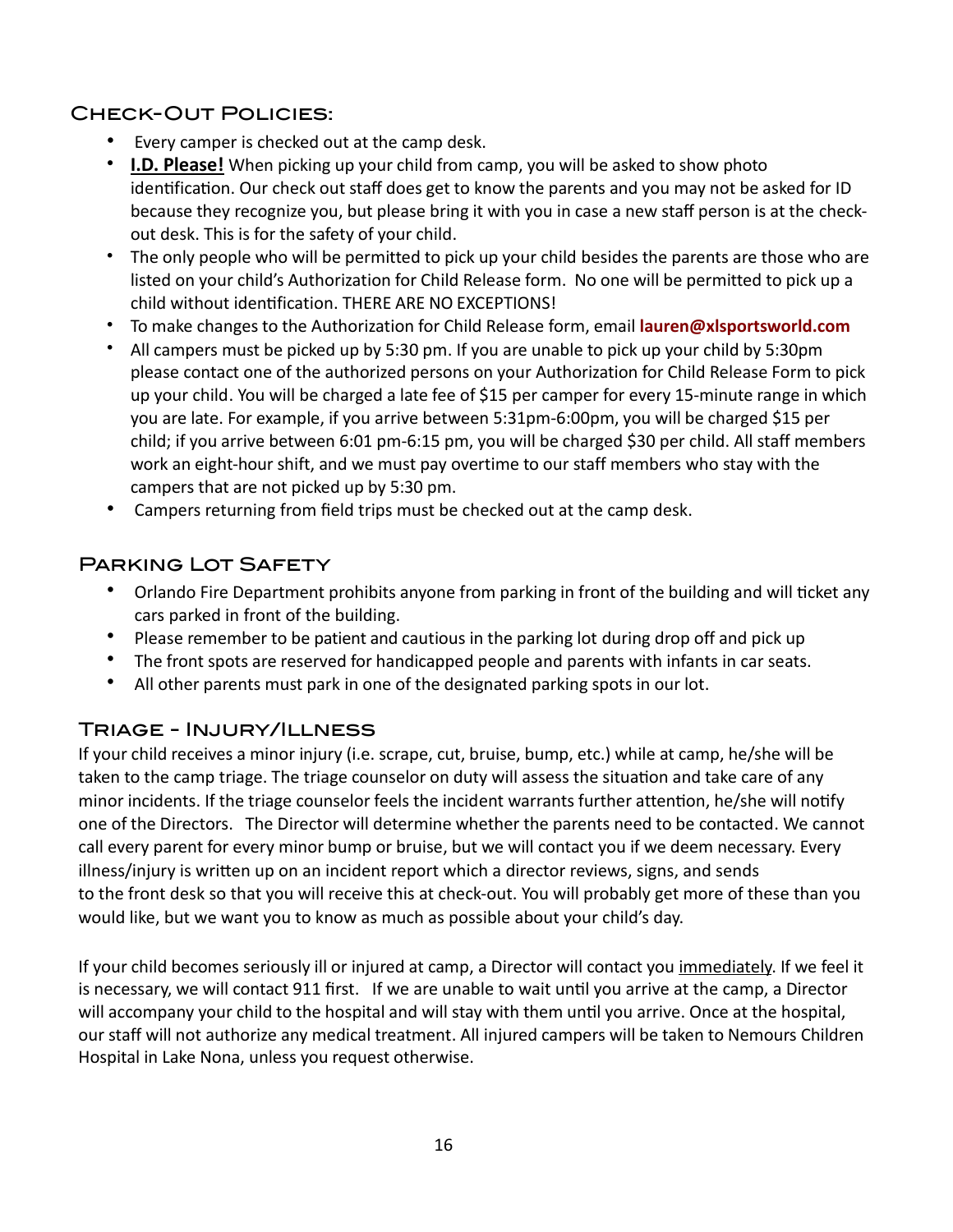**If any of the following symptoms occur at camp, you will be contacted to pick up your child within the hour:**

- Temperature over 100°F.
- Severe cold with fever, coughing, or bronchitis
- Difficultly or rapid breathing
- Severe pain or discomfort, including ear or throat
- Vomiting or Diarrhea
- Rashes that cannot be identified or have not been diagnosed by a physician
- Contagious diseases such as measles, chicken pox, mumps, roseola, pink eye, ring worm or impetigo (we would appreciate a call notifying us so we can pass the information concerning potential exposure on to the other campers) +COVID-19 Symptoms
- Ear or Throat infections
- Unusual behavior (i.e. extreme lethargy, refusing food or drink)
- Any infected skin area (i.e. ring worm)
- Detection of Head Lice
- **Upon notfication, we require that your child be picked up within one hour.**
- Campers that are sent home from camp because of illness may not return to camp until they are:
- Free of symptoms for 24 hours
- On the appropriate medication for 24 hours
- Have a physician's note stating that they are free of symptoms

## **MEDICATION**

\*\*VERY IMPORTANT - Please do not send your child to camp with medicine in their camp bag or pocket. This includes Tylenol, cough drops, inhalers and EpiPens. This can be harmful to your child and other children if the medication falls out of their pocket or camp bag. Please hand it in at the front desk so we can put it in our triage, in a safe place, and make sure it is available for your child. If a child has their inhaler or EpiPen in their camp bag, our staff will not know they have one with them and this can be dangerous in the event of an emergency.

- A Medication Form must be filled out and submitted when the medication is turned in at the camp desk. Medication must be labeled and stored in the original container.
- Parents must provide any precautionary information specific to the medication.
- Medications will be stored in a secure area that is not accessible to campers.

#### **Policy on Illness and the Management of Communicable Diseases:**

- We are genuinely concerned with the health and welfare of every child at our camp. To prevent illness from spreading to other campers, please do not send your child to camp when they are ill or possibly contagious.
- No refund/credits/substitutions will be made if your child is sent home sick.
- If your child becomes sick or injured, he/she will be taken to the camp triage. We do not have a nurse on duty; however, our entire camp staf completes a course in CPR for the Professional Rescuer and First Aid. All illness/injuries are reviewed by the Camp Director.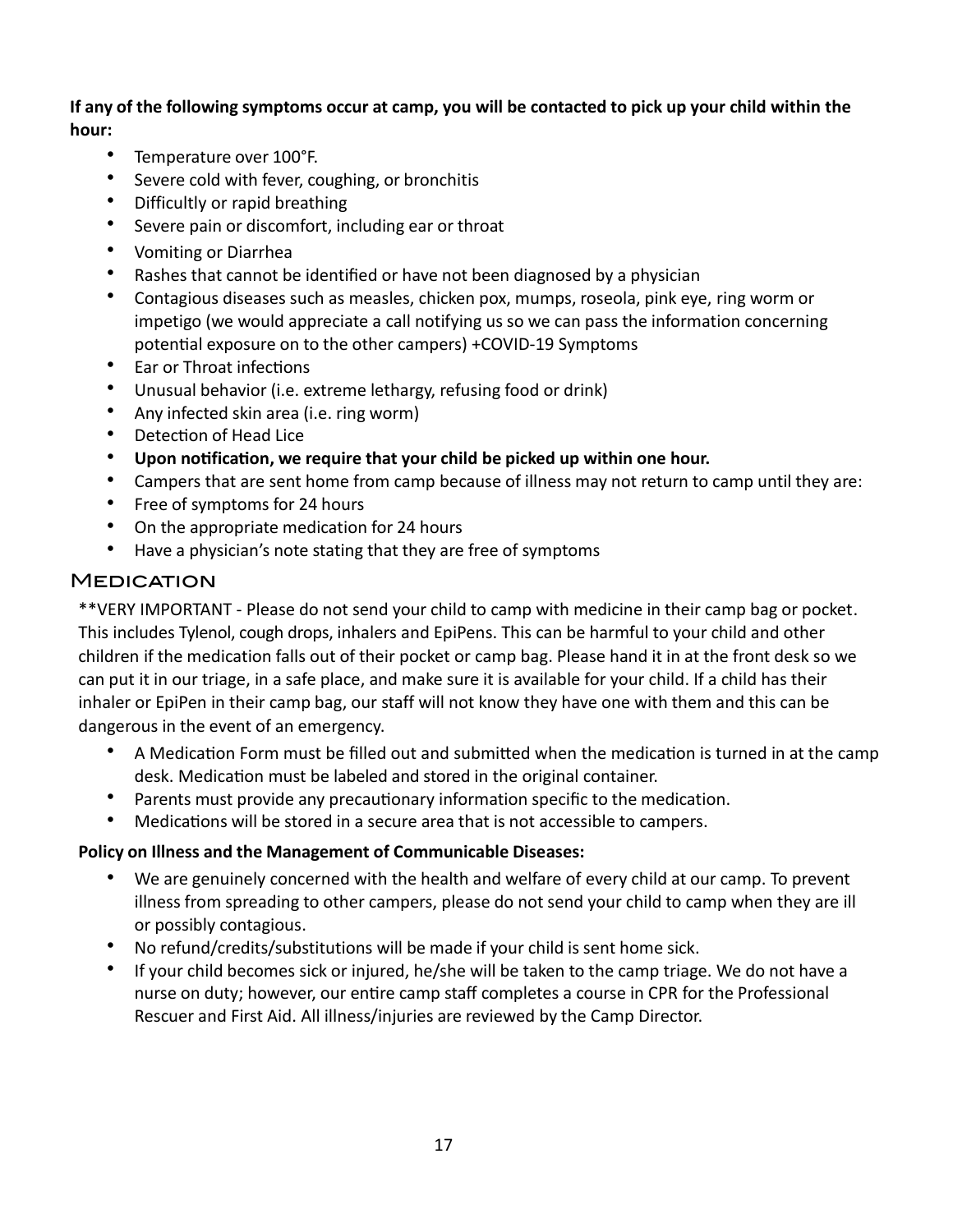## Camp Discipline Policy

It is the XL Summer Camp's goal to provide a healthy, safe, and secure environment for all campers. Campers are expected to follow the camp rules and to interact appropriately in a group setting. A discipline report is written for almost every incident. We do this so that you are aware of the incident and can speak to your child. We cannot call every parent every time a child is disciplined, however we will contact you during the day or ask to speak to you at the end of the day for more serious incidents. We try to keep the lines of communication open so we can work together to help your child have a good day at camp.

## Camp Rules

- Keep hands, feet, all objects, and all other body parts to yourself.
- Be respectful to yourself, others, and camp property.
- Listen and follow directions.
- Foul language/name calling is not permitted.
- Treat all campers with kindness and respect.
- Always tell a staff member if something is wrong or if you are upset.
- Be responsible for your personal belongings always.
- Play fair and have fun!!

## Cell Phones

We prefer that campers do not bring cell phones to camp. They have access to our phones in the event they need to contact you. If your child contacts you during the day to tell you there is a problem, tell them to tell any staff member. If they bring a cell phone to camp, they do so at their own risk. We will not be held responsible for any cell phones that are lost, stolen or damaged. We reserve the right to confiscate cell phones at our discretion if we feel that they are being used inappropriately or are disruptive. If your child's phone is confiscated, it will be placed at the front desk until pick up. If this problem continues, your child will be prohibited from bringing their cell phone to camp. (Campers are not permitted to bring chargers or use the outlets for their phones or video games.)

#### **If your child disobeysthe camp rules, we will take the following actions:**

- Staff will redirect the camper to a more appropriate behavior and remind him/her of the camp rules.
- If the behavior persists, the camper will be placed in time-out and will lose time from free time.
- The staff will document the situation by filling out a discipline report. All discipline reports are reviewed by the Camp Administrator or a Director and a copy is sent home.
- If a child's behavior at any time threatens the immediate safety of them, other children or staff, the parent will be notfied and expected to pick up the child immediately.
- If your child is suspended from camp, you are still responsible to pay for those days.
- Continuous disruptive behavior may result in a suspension or expulsion from the camp.
- If your child is expelled from the camp your financial responsibility will end at the end of that week. You will not receive a refund for any days or weeks.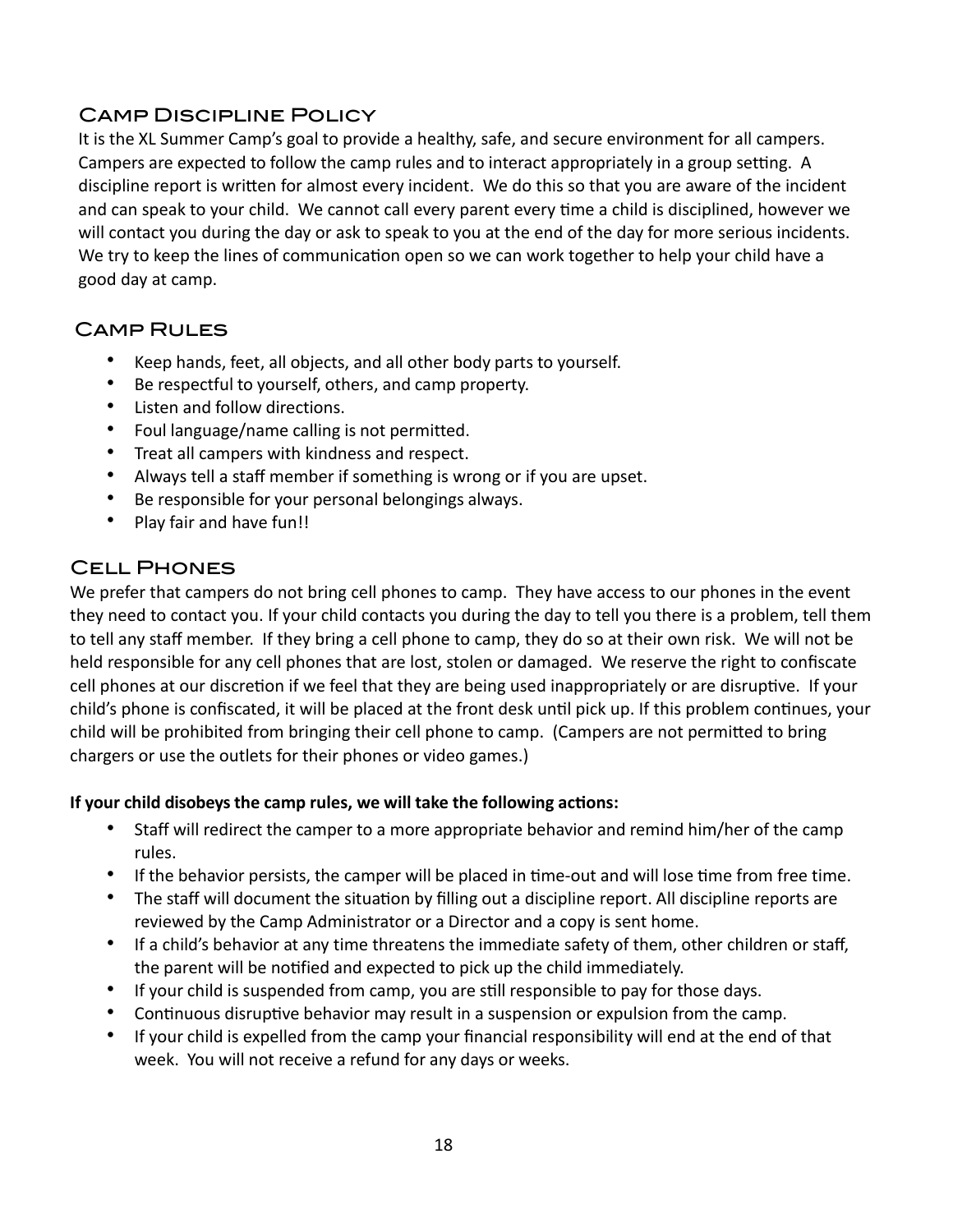We will make every effort to calm your child, redirect them and diffuse every situation, as we do understand that children occasionally become upset and can act out. However, if we feel that we cannot control your child, we have no other alternative than to remove them from camp. If your child is being sent home because they are not following the camp rules or they are being disruptive to the rest of the campers, they will be placed in time-out in the camp office until you pick them up. Campers must be picked up within one hour. Please note that if you are contacted to pick up your child from camp due to behavior issues, you will not receive a credit/refund for that day.

If we decide to suspend or terminate your child's camp enrollment due to any behavioral issues, you will not receive a credit/refund. We will terminate his/her enrollment at the end of that camp week, and you will not be charged for any future week(s) that haven't been prepaid. If your child is expelled from camp, siblings of that child may continue to attend camp; however, if you decide to remove your other children from camp, you are still responsible for paying for all days/weeks the siblings were originally enrolled.

## WHAT SHOULD CAMPERS WEAR TO CAMP?

- Campers should dress in comfortable lightweight clothing so that they are ready to participate in all activities.
- Camp shirts are not required to be worn to camp unless your child is going on a field trips.
- Campers are not permitted to wear clothing that is too tight or too revealing.
- Socks are required.
- No cleats are permitted.

## What should campers bring to camp?

Your child should bring backpack to camp each day with the following items:

- Healthy snacks
- Bathing suit and towel (on swimming and water days)
- Sunscreen (please put name on it)
- Complete change of clothes (required for all PK and K campers
- Socks (your child will be unable to play!)
- Sneakers/close-toed shoes (campers are required to keep their shoes on all day

Please be sure all items brought to camp are clearly labeled with your child's full name and please remind your child to keep close track of all items. Each camp group is designated an area to store their belongings. Except for PK and K campers, it is your child's responsibility to keep track of all his/her belongings including their shoes!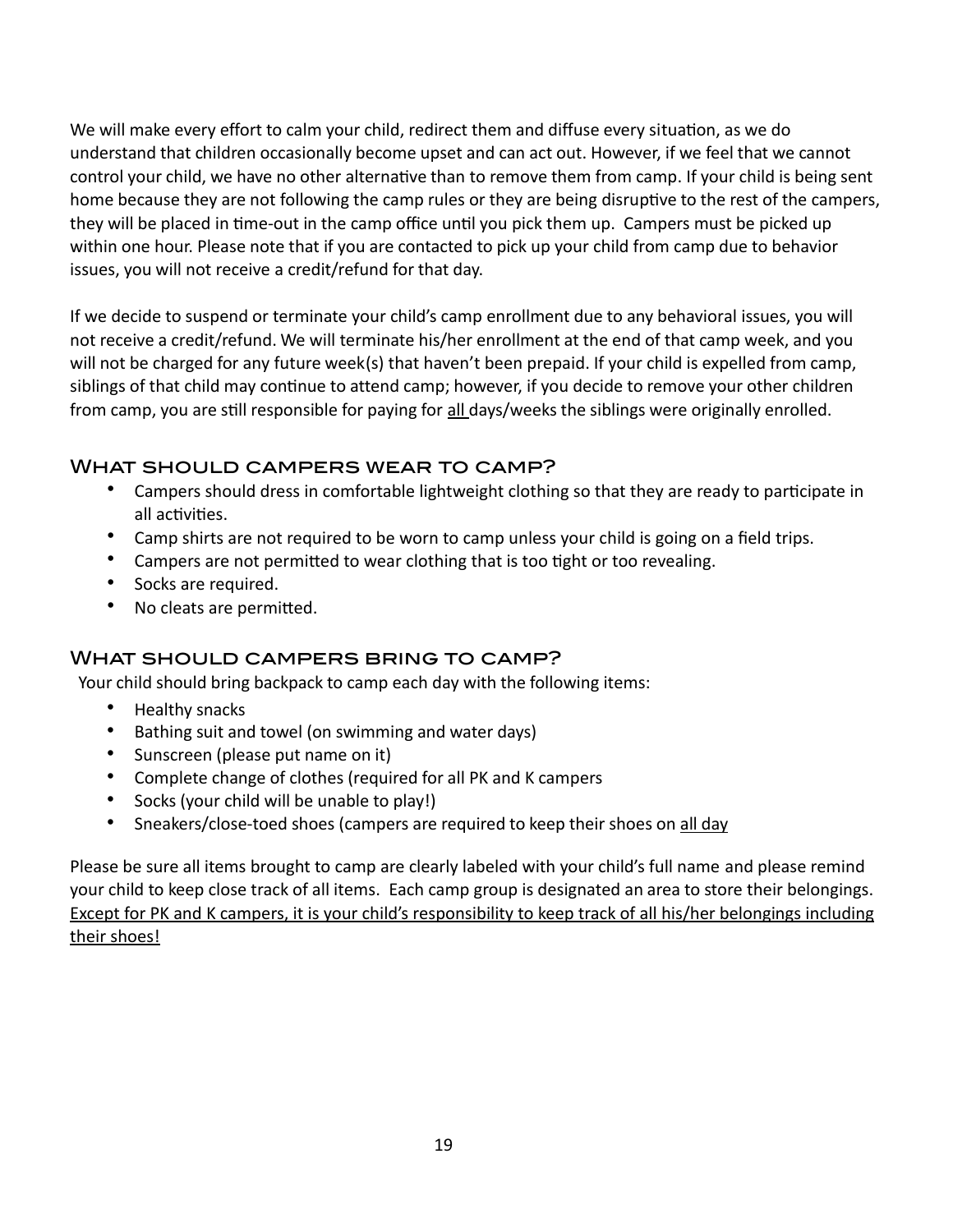## What campers ARE NOT permitted to bring to camp?

- Gum
- Glass bottles
- Medicine in their bags

We prefer that your child does not bring cell phones, expensive toys, or games to our camp. If you choose to allow your child to bring any expensive item and it is lost, damaged or stolen, please do not contact the camp or camp staff about this, as we are not responsible. The XL Summer Camp staff will, under no circumstances, be held responsible for the loss, damage, or theft of these or any other valuable items.

# MISCELLANEOUS INFORMATION

## Photo Release

Any photos or video footage taken while your child is at camp may be used for promotonal purposes in print media and/or internet promotion. No financial compensation is available should such a picture/ video be used.

## Lost and Found

Campers (except for the PK/K) are required to keep track of their belongings including their shoes while they are at camp. Even with our staff reminding them, they lose their shoes and belongings. Please put your child's name on **everything** they wear or bring to camp including their shoes. A camp Lost and Found area is located near the front desk. At the end of each day, our maintenance staff will place any items that have been found in our building in the Lost and Found, so please check it periodically for any missing items. If your child is missing their shoes, jacket, hat, etc. chances are it will turn up during clean up and it will be placed in the Lost and Found. The Lost and Found will be cleaned out every 2 weeks, with leftover items being donated to Goodwill.

## Camp T-Shirts

- All campers will be given a camp T-shirt during check out on their first day of camp.
- If your child is atending a field trip on their first day of camp, we will issue the t-shirt during check in.
- Campers are not required to wear their camp T-shirt to camp each day but *MUST* wear them on all field trips. This is done for your child's safety.
- If your child arrives to camp without their camp T-shirt and is scheduled to attend a field trip, they will be issued a new one and we will automatically charge the credit card on fle \$10.00. You can also pay at the front register during check in.
- We also ask that you send your child to camp each day with a backpack that is clearly labeled with their name. This will help them to keep track of their belongings throughout the day.
- Please note that each camper only receives one camp T-shirt, but additional ones may be purchased for \$10.00.